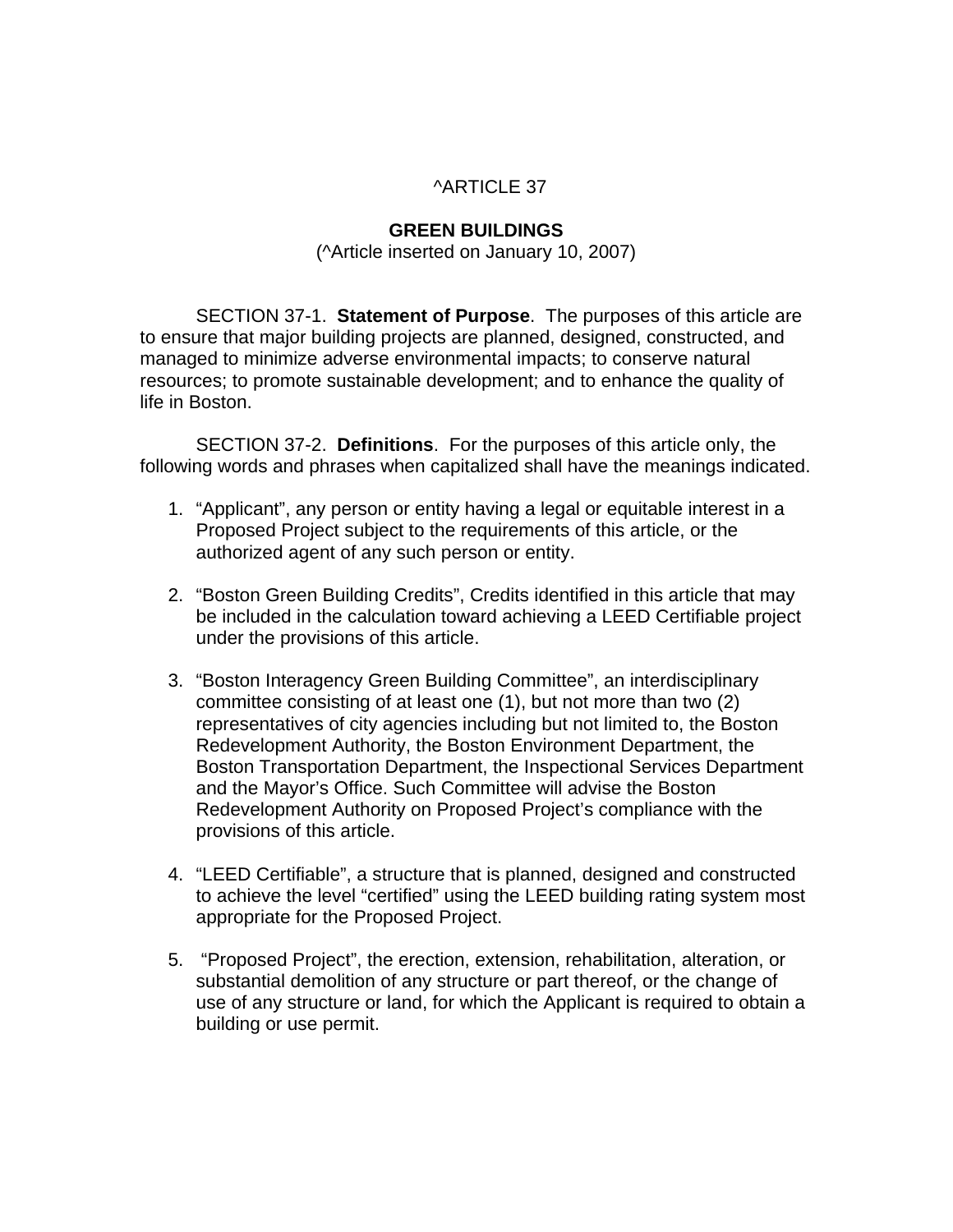SECTION 37-3. **Applicability**.Any Proposed Project which is subject to or shall elect to comply with Section 80B of this Code, Large Project Review, shall be subject to the requirements of this article. The following Proposed Projects, however, shall be exempt from the provisions of this article:

- 1. Any Proposed Project for which application to the Inspectional Services Department for a building or use permit has been made prior to the first notice of hearing before the Zoning Commission for adoption of this article and for which no Zoning Relief is required.
- 2. Any Proposed Project for which appeal to the Board of Appeal for any Zoning Relief has been made prior to the first notice of hearing before the Commission for adoption of this article, provided that such Zoning Relief has been or is thereafter granted by the Board of Appeal pursuant to such appeal.
- 3. Any Proposed Project or site for which application for approval of a development impact project plan or planned development area development plan, has been submitted to the Boston Redevelopment Authority prior to the first notice of hearing before the Commission for adoption of this article, provided that such development impact project plan or planned development area development plan, has been or is thereafter approved by the Boston Redevelopment Authority pursuant to such application, whether or not such application or such development impact project plan or planned development area development plan is thereafter modified or amended.

SECTION 37-4. **Green Building Requirements**. Any Proposed Project subject to the provisions of this article shall be LEED Certifiable under the most appropriate LEED building rating system. Up to four (4) of the required points may be obtained from the Boston Green Building Credits identified in Appendix A.

SECTION 37-5. **Procedures**. Any Applicant subject to the provisions of this article shall provide to the Boston Redevelopment Authority a completed LEED scorecard, including any Boston Green Credits that the Proposed Project will achieve. The Applicant shall demonstrate that the Proposed Project will meet the requirements of this article with appropriate supporting documentation and by certification from a LEED Accredited Professional and/or other expert recognized by the Boston Redevelopment Authority. The submissions shall be in accordance with the provisions of Section 80B.

Within five (5) days of its receipt of a completed LEED submission, the Boston Redevelopment Authority shall transmit a copy of the submission to Boston Interagency Green Building Committee.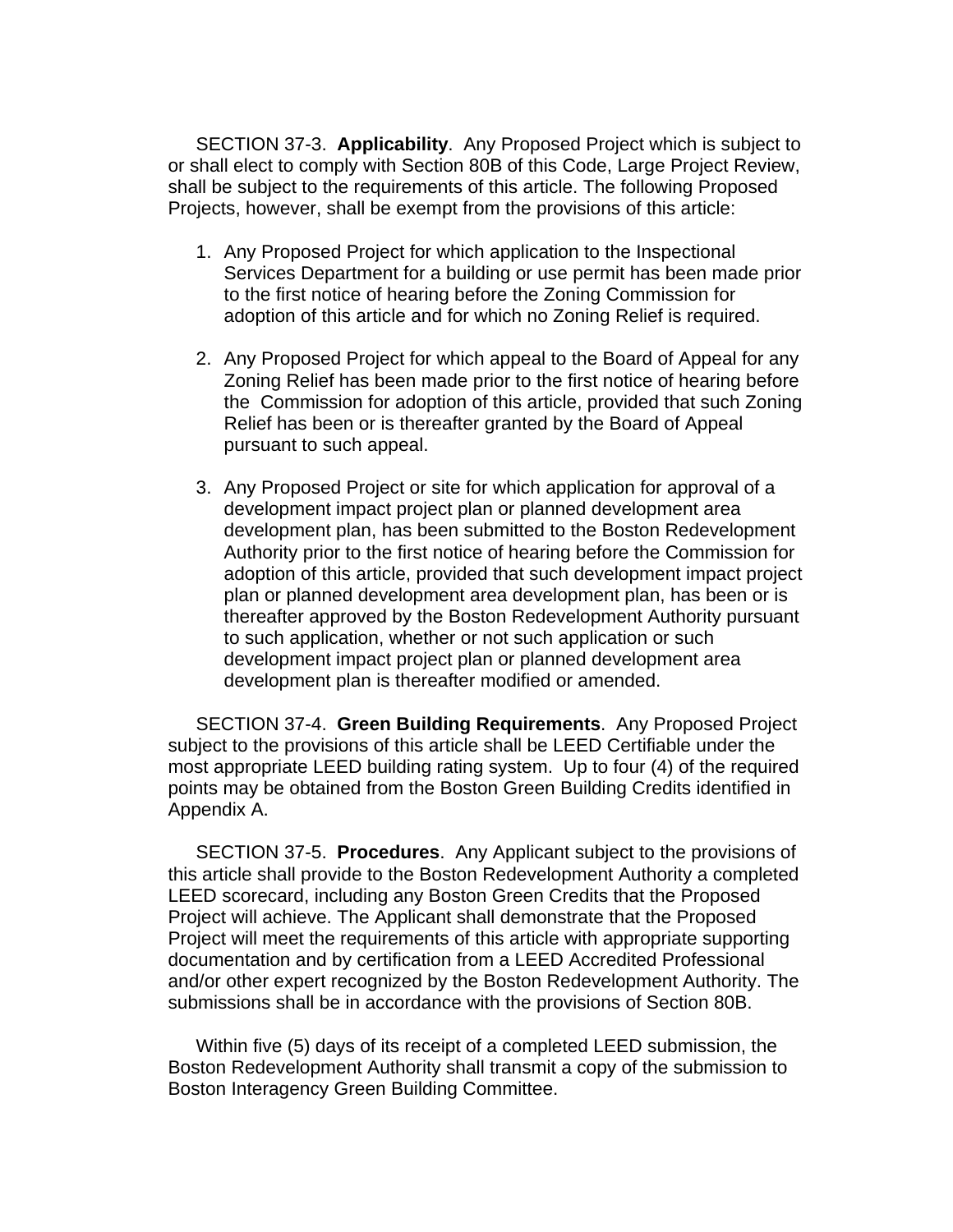SECTION 37-6. **Regulations**. The Boston Redevelopment Authority may promulgate regulations to administer this article.

SECTION 37-7. **Enforcement**.The Commissioner of Inspectional Services shall not issue any building permit or use permit for a Proposed Project that is subject to the provisions of this article unless the Director of the Boston Redevelopment Authority has issued a Certification of Compliance pursuant to Section 80B-6.

 SECTION 37-8. **Severability**. The provisions of this article are severable, and if any such provision or provisions shall be held invalid by any decision of any court of competent jurisdiction, such decision shall not impair or otherwise affect any other provision of this article.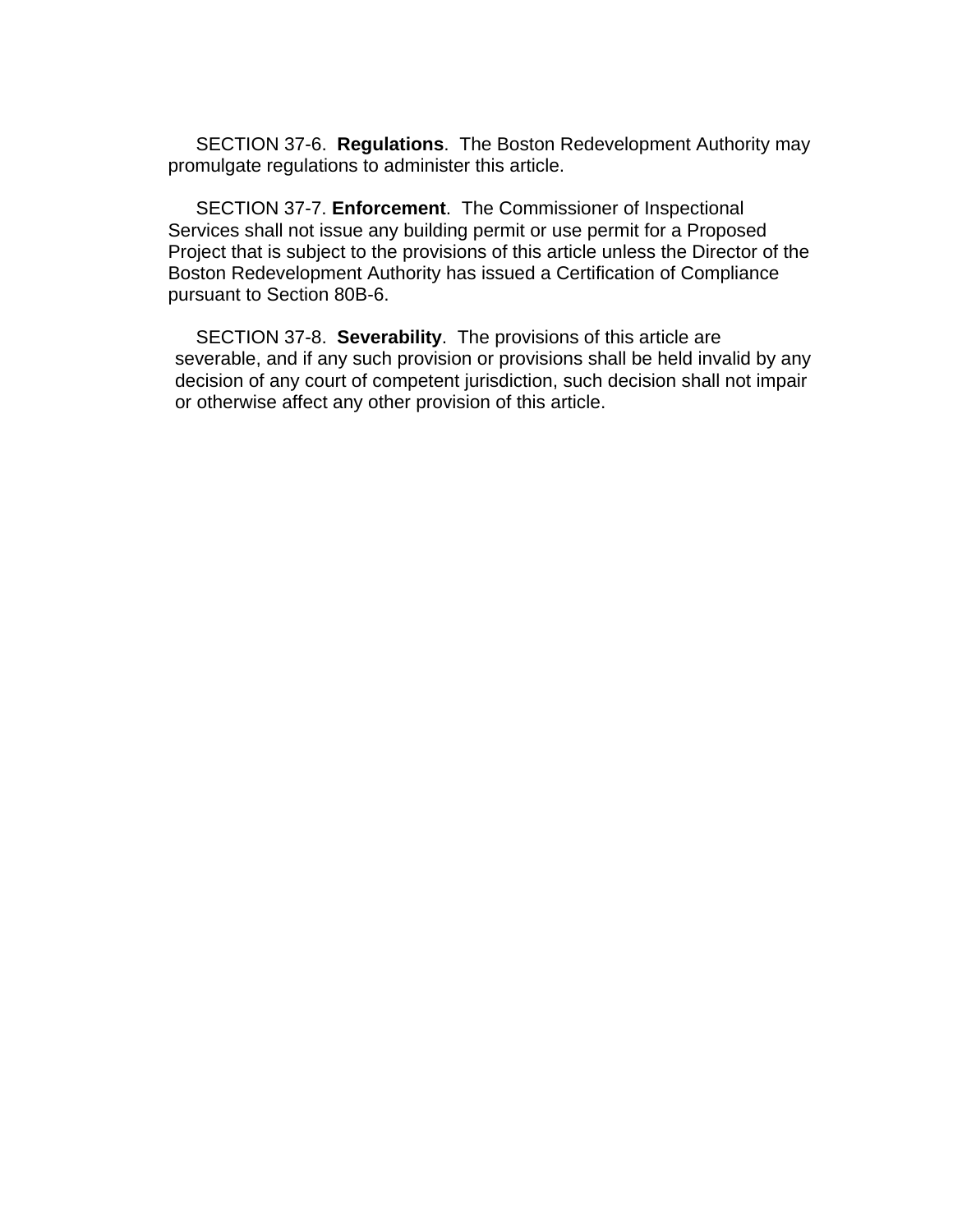# **APPENDIX A to ARTICLE 37**

### **Boston Green Building Credits**

Any Proposed Project subject to the provisions of this article may obtain a maximum of four (4) of the required points from the Boston Green Building Credits which will be included in the calculation toward achieving a LEED Certifiable project under this article. One point may be awarded for each of the following four categories: Modern Grid; Historic Preservation; Groundwater Recharge; and Modern Mobility. In order to be eligible for the Boston Green Building Credits, a plan must be submitted to the Boston Redevelopment Authority to meet the following Boston Public Health Commission prerequisites:

- a. Retrofit of all diesel construction vehicles, from the United States Environmental Protection Agency approved retrofit technologies, as applicable, or contribution of a comparable amount to the Air Pollution Control Commission Abatement Fund;
- b. An outdoor construction management plan including provisions for wheel washing, site vacuuming, truck covers and anti-idling signage; and,
- c. Integrated pest management plan.

### 1. **Modern Grid**

One point will be awarded if a Proposed Project qualifies as a Distributed Generation/Combined Heat and Power (DG/CHP) project that provides useful "congestion relief" in locations where the Boston Redevelopment Authority and Boston Environment and Energy Services determine that electricity distribution load constraints exist. In order to earn this point the Proposed Project must include an on-site combined electrical power and heat generation system that provides for ten percent (10%) or more of the total building energy use. Eligible systems include combustion engine driven generators, fuel cells and micro turbines that utilize clean fuels including natural gas and biodiesel.

This provides value in reducing both transmission and distributionlevel costs.

### 2. **Historic Preservation**

 This point will be awarded if a Proposed Project involves the historic renovation of an existing structure and recognizes the importance of preserving Boston's historic assets. In order to earn this point the Proposed Project must include the historic renovation of an existing structure which complies with the applicable historic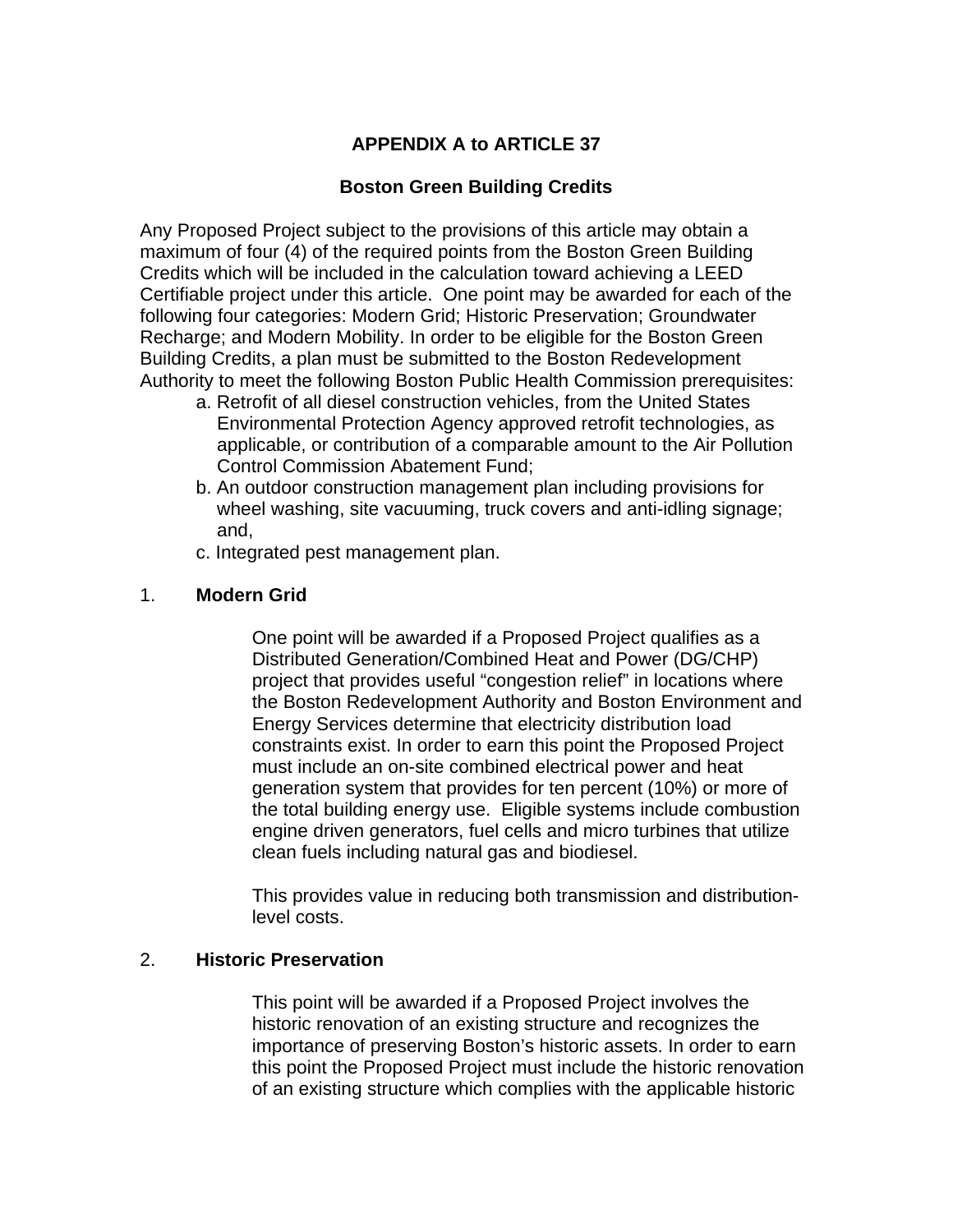preservation regulations and design guidelines including building and site materials and features. Structures must be located in a historic district or listed in the National Register of Historic Places, the State Register of Historic Places, or the Inventory of Historic and Archaeological Assets of the Commonwealth.

# 3. **Groundwater Recharge**

- a. In areas subject to Article 32, Groundwater Conservation Overlay District, one point will be awarded for Proposed Projects that provide fifty percent (50%) greater recharge than required under Article 32-6 (i.e., *capturing within a suitably-designed system a volume of rainfall on the lot equivalent to no less than 1.5 inches across that portion of the surface area of the lot to be occupied by the Proposed Project);* or
- b. For Proposed Projects in areas not governed by Article 32 and located in areas of filled land, one point will be awarded for Proposed Projects that capture a volume of rainwater on the lot equivalent to no less than one inch across that portion of the surface area of the lot to be occupied by the Proposed Project, or provide measures that otherwise result in on-site infiltration of rainwater including landscape irrigation. Applicants must demonstrate how combined building systems will meet this standard including area absorption/retention calculations.

### 4. **Modern Mobility**

This point will be awarded for Proposed Projects that meet all of the Transportation Demand Management ("TDM") Prerequisites and implement the required actions from the menu of TDM Options as set forth below:

- a. Prerequisites. The following prerequisites must be met for all Proposed Projects. The Applicant must specify commitment to these measures prior to the filing of the Project Notification Form:
	- (1) Designate an On-Site Transportation Coordinator in the management office;
	- (2) Post information about public transportation and car-sharing options;
	- (3) Provide transit, bike and pedestrian access information on building website;
	- (4) Provide on-site, external bicycle racks for visitors and covered secure bicycle storage for building occupants. The capacity is to be sized as follows: fifteen percent (15%) or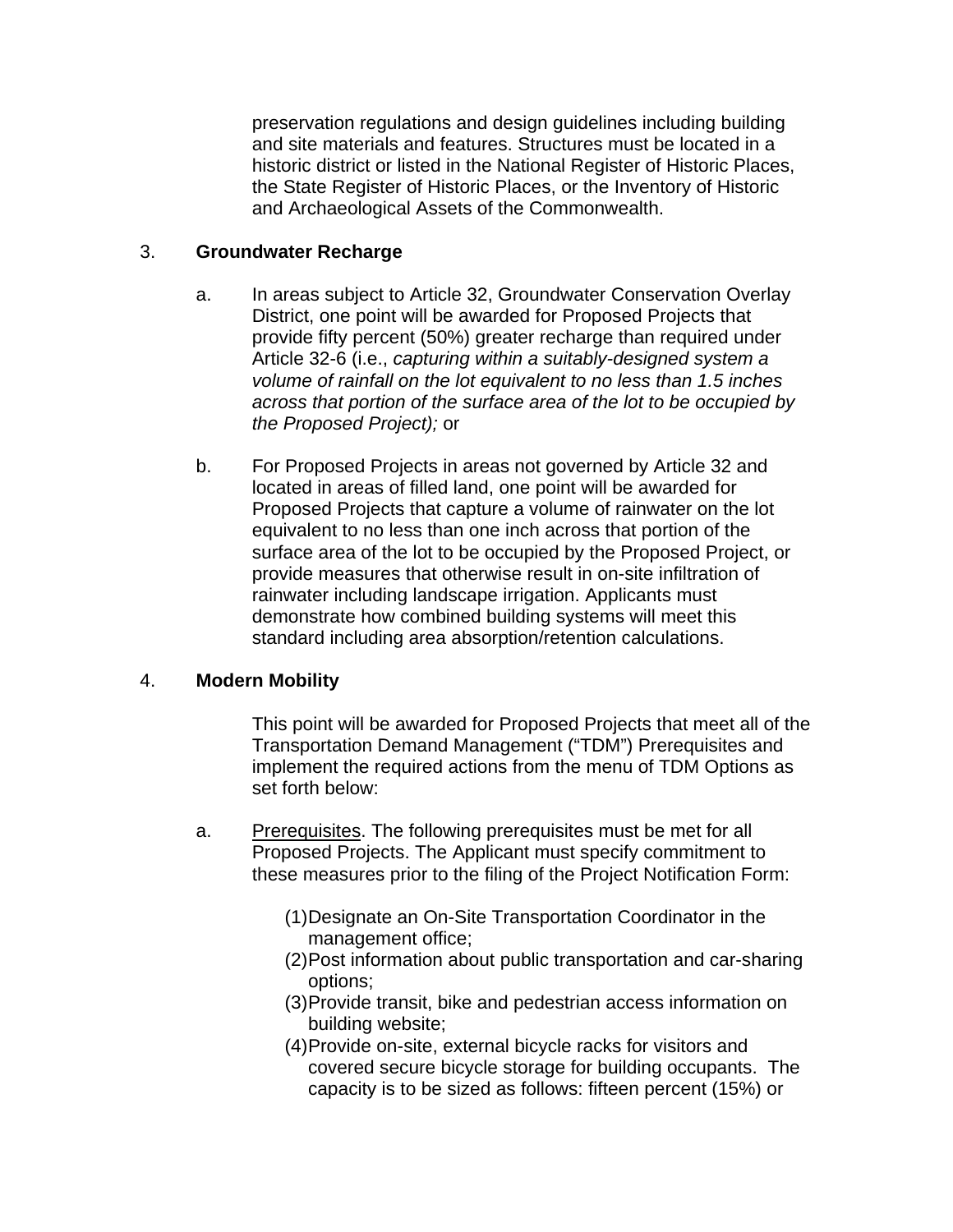more for residential buildings and five percent (5%) or more for all other building uses;

- (5) Comply with Boston Transportation Department district parking ratios; and
- (6) join a Transportation Management Association (for commercial, hotel and mixed use projects).

# b. TDM Options

- (1) For residential projects (meet at least three):
	- (a) Provide a fifty percent (50%) subsidy for monthly T pass purchases, one for each dwelling unit for the tenants first full year of occupancy.
	- (b) Provide preferred parking spaces for a car-sharing service capable of serving 1% of the building occupants.
	- (c) Provide shuttle service to public transit stations (applicable to projects located more than ¼ mile from a public bus or rail station).
	- (d) Price and allow the purchase of deeded parking spaces separately from dwelling units. Parking spaces required by zoning may only be purchased and used by building tenants/unit owners.
	- (e) On-site electric charging plug-in stations for plugins capable of serving one percent (1%) of the building occupants.
	- (f) On site ATM, dry cleaning drop-off/pick-up & other amenities that reduce short car trips.
- (2) For educational or medical institutions (meet at least eight):

(a) Provide on-site sales of semester T passes for students.

- (b) Pre-tax payroll deduction and distribution for T passes for all on-site employees.
- (c) Fifty percent (50%) transit pass subsidy for all onsite employees.
- (d) Provide garage occupancy information by installing electronic monitors at entry/exits.
- (e) Provide parking cash out program for employees using public transit
- (f) Provide covered secure bicycle storage with convenient changing/shower facilities for five percent (5%) or more of building occupants.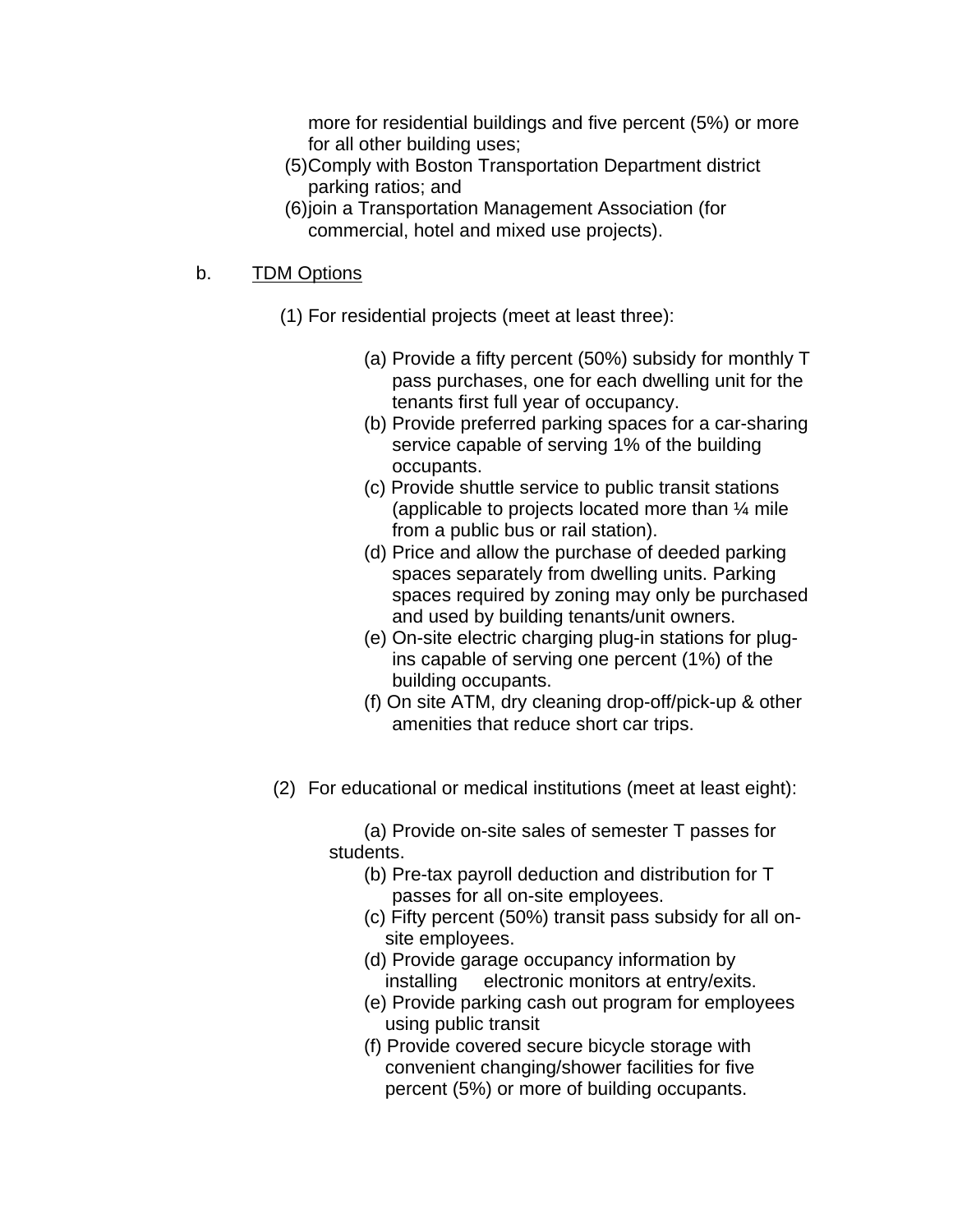- (g) Provide shuttle service to public transit stations (applicable to projects located more than ¼ mile from a public bus or rail station).
- (h) Provide preferential parking spaces for carpools and vanpools capable of serving five percent (5%) of the building occupants.
- (i) Provide preferential parking for alternative fuel or high efficiency vehicles capable of serving one percent (1%) if the building occupants.
- (j) On-site electric charging plug-in stations for plugins capable of serving one percent (1%) of the building occupants.
- (k) Provide an on-site ATM and direct deposit of paychecks
- (3) For office or retail projects (meet at least one high-value and four basic):
	- (a) High-value (meet at least one):
		- 1. Provide shuttle service to public transit stations (applicable to projects located more than ¼ mile from a public bus or rail station).
		- 2. Parking cash out program for employees using public transit.
		- 3. Fifty percent (50%) transit pass subsidy for all on-site employees.
	- (b) Basic (meet at least four):
		- 1. Provide garage occupancy information by installing electronic monitors at entry/exits.
		- 2. Pre-tax payroll deduction and distribution for T passes for all on-site employees.
		- 3. Provide covered secure bicycle storage with convenient changing/shower facilities for five percent (5%) or more of building occupants.
		- 4. Provide an on-site ATM and direct deposit of paychecks.
		- 5. Provide preferential parking spaces for carpools and vanpools capable of serving five percent (5%) of the building occupants.